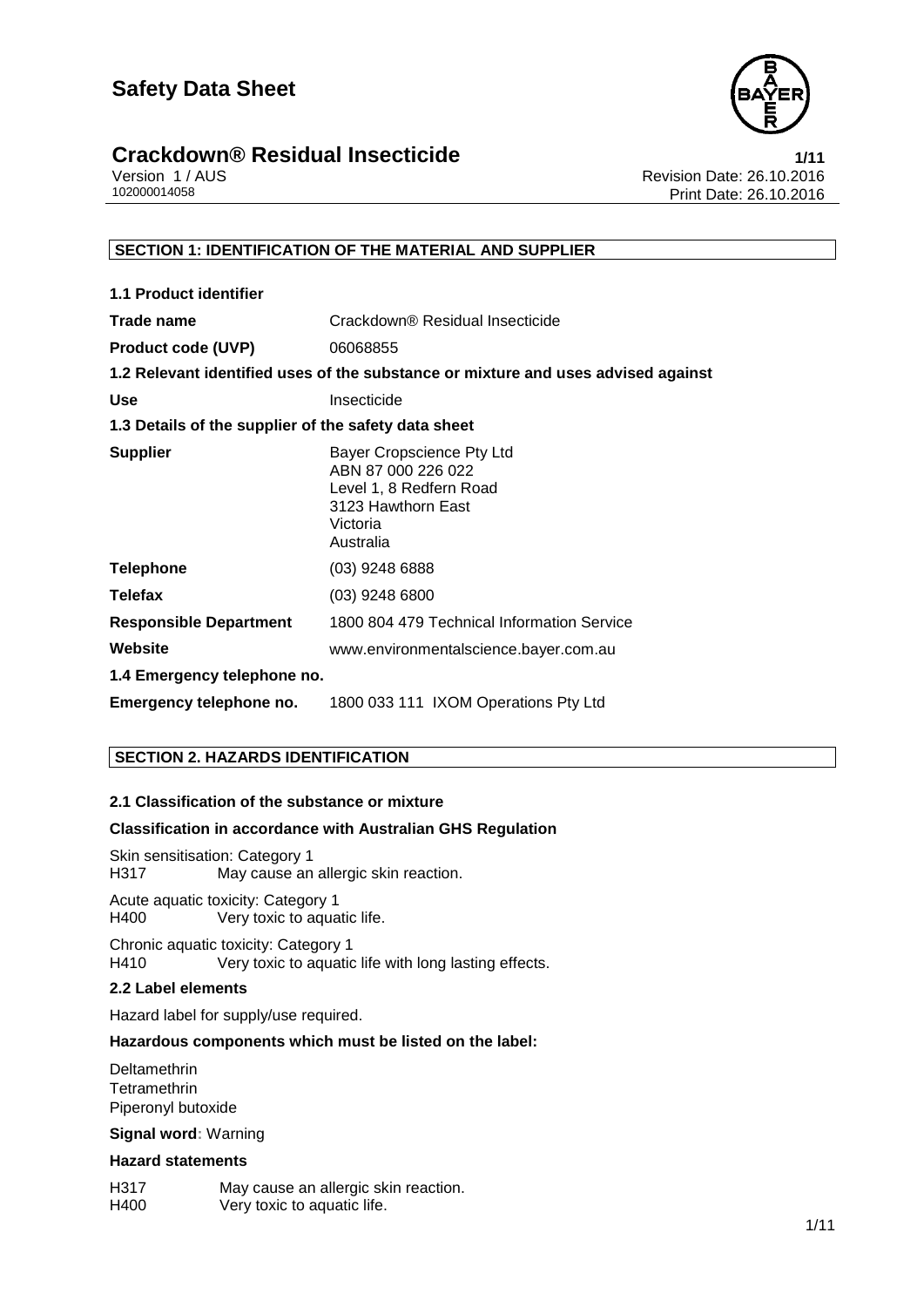

### **Crackdown® Residual Insecticide**<br>1/11 Version 1/AUS **Proporting the Case of August** Revision Date: 26.10.2016

Version 1 / AUS<br>102000014058<br>Print Date: 26.10.2016 Print Date: 26.10.2016

H410 Very toxic to aquatic life with long lasting effects.

#### **Precautionary statements**

| P <sub>261</sub> | Avoid breathing mist.                                                  |
|------------------|------------------------------------------------------------------------|
| P <sub>272</sub> | Contaminated work clothing should not be allowed out of the workplace. |
| P <sub>280</sub> | Wear protective gloves.                                                |
|                  | P302 + P352 IF ON SKIN: Wash with plenty of water/soap.                |
| $P333 + P313$    | If skin irritation or rash occurs: Get medical advice/attention.       |
| P363             | Wash contaminated clothing before reuse.                               |
| P <sub>501</sub> | Dispose of contents/container in accordance with local regulation.     |

#### **2.3 Other hazards**

No other hazards known.

#### **SECTION 3. COMPOSITION/INFORMATION ON INGREDIENTS**

#### **Chemical nature**

Deltamethrin 10g/l, d-Tetramethrin 20:80 10g/l, Piperonyl butoxide 80g/l Chemical nature Suspo-emulsion (SE)

| <b>Chemical Name</b>                          | CAS-No.       | Concentration [%] |
|-----------------------------------------------|---------------|-------------------|
| Deltamethrin                                  | 52918-63-5    | 0.99              |
| Tetramethrin                                  | 7696-12-0     | 0.99              |
| Piperonyl butoxide                            | $51-03-6$     | 7.92              |
| 1,2-Propanediol                               | $57 - 55 - 6$ | 5.97              |
| Mixture of: 5-chloro-2-methyl-4-isothiazolin- | 55965-84-9    | 0.02              |
| 3-one and 2-methyl-4-isothiazolin-3-one       |               |                   |
| Other ingredients (non-hazardous) to 100%     |               |                   |

#### **SECTION 4. FIRST AID MEASURES**

**If poisoning occurs, immediately contact a doctor or Poisons Information Centre (telephone 13 11 26), and follow the advice given. Show this Safety Data Sheet to the doctor.**

| 4.1 Description of first aid measures |                                                                                                                                                                                                                                                       |  |
|---------------------------------------|-------------------------------------------------------------------------------------------------------------------------------------------------------------------------------------------------------------------------------------------------------|--|
| <b>Inhalation</b>                     | Move the victim to fresh air and keep at rest.                                                                                                                                                                                                        |  |
| <b>Skin contact</b>                   | Take off contaminated clothing and shoes immediately. Wash off<br>thoroughly with plenty of soap and water, if available with<br>polyethyleneglycol 400, subsequently rinse with water. If signs of<br>poisoning occur, call a physician immediately. |  |
| Eye contact                           | Rinse immediately with plenty of water, also under the eyelids, for at<br>least 15 minutes. Eye treatment by an ophthalmologist.                                                                                                                      |  |
| Ingestion                             | Rinse mouth. Do NOT induce vomiting. Keep at rest. Obtain medical<br>attention. Call a physician or poison control center immediately.                                                                                                                |  |

**4.2 Most important symptoms and effects, both acute and delayed**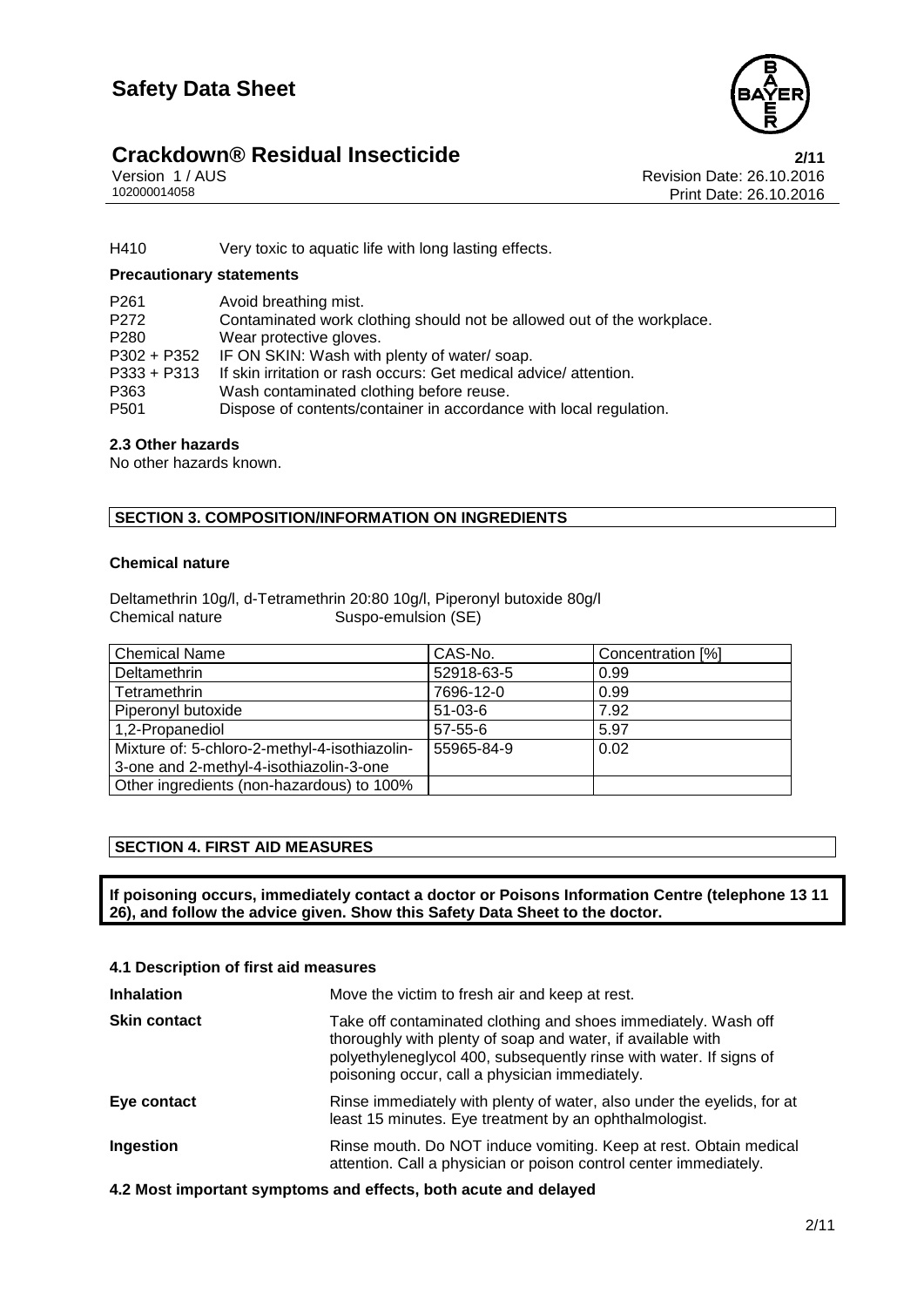

## **Crackdown® Residual Insecticide**<br>Version 1/AUS<br>102000014058 Print Date: 26.10.2016

Revision Date: 26.10.2016 Print Date: 26.10.2016

| <b>Symptoms</b>  | Burning sensation, Airway hyperreaction, Pulmonary oedema,<br>Tachycardia, Hypotension, Palpitation, Nausea, Vomiting, Diarrhoea,<br>Abdominal pain, Salivation, Dizziness, Blurred vision, Headache,<br>anorexia, Somnolence, Coma, Seizures, Convulsions, Tremors,<br>Ataxia, Muscular fasciculation |
|------------------|--------------------------------------------------------------------------------------------------------------------------------------------------------------------------------------------------------------------------------------------------------------------------------------------------------|
|                  | 4.3 Indication of any immediate medical attention and special treatment needed                                                                                                                                                                                                                         |
| <b>Treatment</b> | Treat symptomatically. Gastric lavage is not normally required.<br>However, if a significant amount (more than a mouthful) has been<br>ingested, administer activated charcoal and sodium sulphate. ECG -<br>monitoring (Electrocardiogram). Contraindication: atropine.                               |

#### **SECTION 5. FIRE FIGHTING MEASURES**

| 5.1 Extinguishing media                                         |                                                                                                                                                                                                                            |
|-----------------------------------------------------------------|----------------------------------------------------------------------------------------------------------------------------------------------------------------------------------------------------------------------------|
| <b>Suitable</b>                                                 | Water spray, Carbon dioxide (CO2), Foam, Dry chemical                                                                                                                                                                      |
| Unsuitable                                                      | High volume water jet                                                                                                                                                                                                      |
| 5.2 Special hazards arising<br>from the substance or<br>mixture | In the event of fire the following may be released:, Carbon monoxide<br>(CO), Carbon dioxide (CO2), Nitrogen oxides (NOx), Hydrogen<br>chloride (HCl), Hydrogen cyanide (hydrocyanic acid)                                 |
| 5.3 Advice for firefighters                                     |                                                                                                                                                                                                                            |
| <b>Special protective</b><br>equipment for firefighters         | Wear self-contained breathing apparatus and protective suit.                                                                                                                                                               |
| <b>Further information</b>                                      | Cool closed containers exposed to fire with water spray. Whenever<br>possible, contain fire-fighting water by diking area with sand or earth.<br>Do not allow run-off from fire fighting to enter drains or water courses. |
| <b>Hazchem Code</b>                                             | $\cdot$ 3Z                                                                                                                                                                                                                 |

#### **SECTION 6. ACCIDENTAL RELEASE MEASURES**

|                                  | 6.1 Personal precautions, protective equipment and emergency procedures                                                                                                                                          |
|----------------------------------|------------------------------------------------------------------------------------------------------------------------------------------------------------------------------------------------------------------|
| <b>Precautions</b>               | An emergency shower must be readily accessible to the work area.<br>Use personal protective equipment. Avoid contact with spilled product<br>or contaminated surfaces. Keep unauthorized people away.            |
| 6.2 Environmental<br>precautions | Do not allow to get into surface water, drains and ground water.<br>Contain contaminated water and fire fighting water. If the product<br>contaminates rivers and lakes or drains inform respective authorities. |
|                                  | 6.3 Methods and materials for containment and cleaning up                                                                                                                                                        |
| Methods for cleaning up          | Soak up with inert absorbent material (e.g. sand, silica gel, acid<br>binder, universal binder, sawdust). Collect and transfer the product<br>into a properly labelled and tightly closed container. Clean       |

regulations.

contaminated floors and objects thoroughly, observing environmental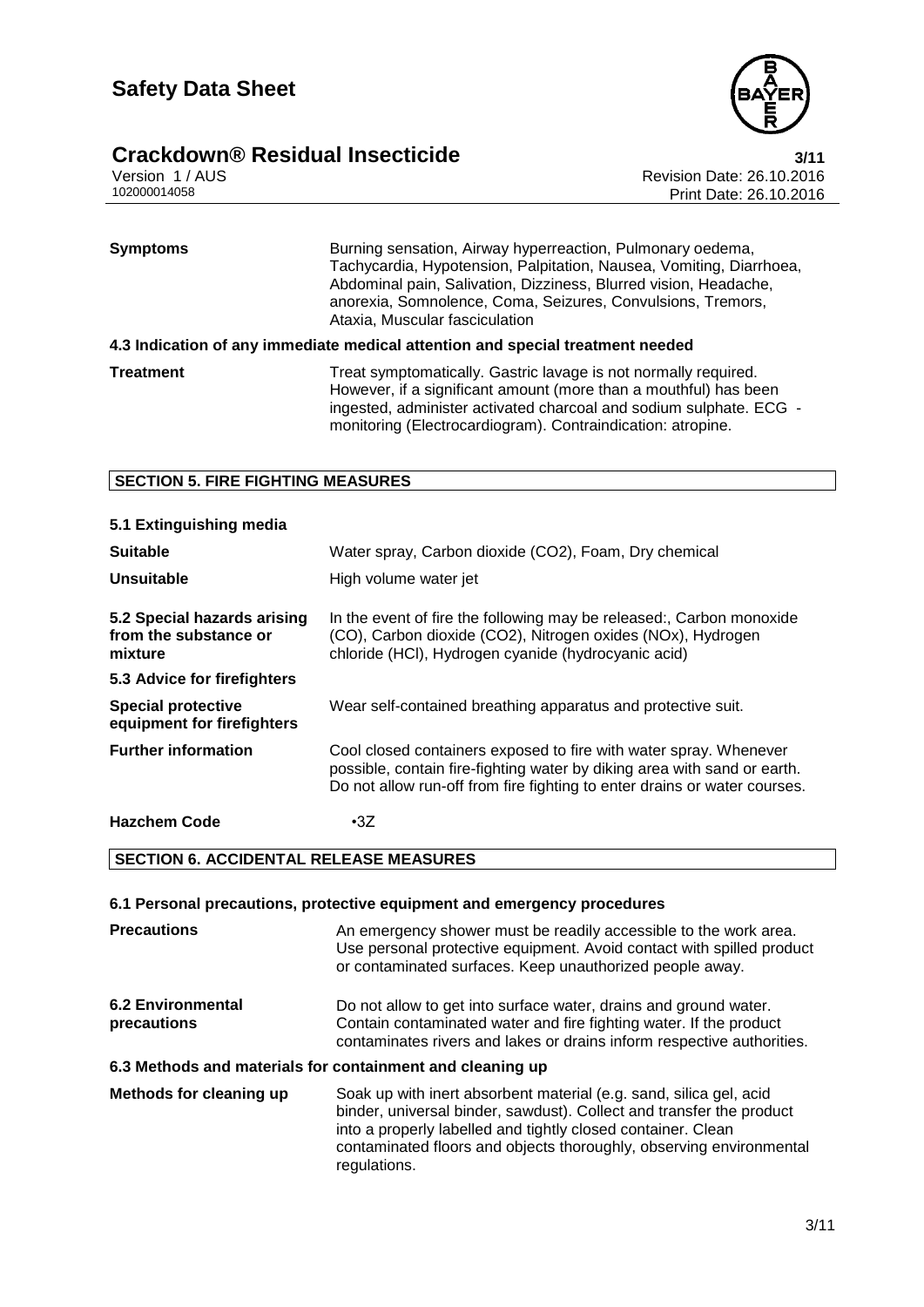

### **Crackdown® Residual Insecticide 4/11**

Version 1 / AUS<br>102000014058<br>Trint Date: 26.10.2016 Print Date: 26.10.2016

| 6.4 Reference to other | Information regarding safe handling, see section 7.                 |
|------------------------|---------------------------------------------------------------------|
| sections               | Information regarding personal protective equipment, see section 8. |
|                        | Information regarding waste disposal, see section 13.               |

#### **SECTION 7. HANDLING AND STORAGE**

#### **7.1 Precautions for safe handling**

**Advice on safe handling** Avoid contact with skin, eyes and clothing. Use only in area provided with appropriate exhaust ventilation.

**Hygiene measures** Avoid contact with skin, eyes and clothing.

#### **7.2 Conditions for safe storage, including any incompatibilities**

**Requirements for storage areas and containers** Keep out of the reach of children. Keep containers tightly closed in a dry, cool and well-ventilated place. Keep away from direct sunlight. Protect from frost.

#### **SECTION 8. EXPOSURE CONTROLS / PERSONAL PROTECTION**

#### **8.1 Control parameters**

| <b>Components</b>                                      | <b>CAS-No.</b> | <b>Control parameters</b>  | <b>Update</b> | <b>Basis</b>   |
|--------------------------------------------------------|----------------|----------------------------|---------------|----------------|
| Deltamethrin                                           | 52918-63-5     | $0.02$ mg/m3<br>(TWA)      |               | OES BCS*       |
| Piperonyl butoxide                                     | $51 - 03 - 6$  | 500 ppm<br>(TWA)           |               | OES BCS*       |
| 1,2-Propanediol<br>(Total vapour and<br>particulates.) | $57 - 55 - 6$  | 474 mg/m3/150 ppm<br>(TWA) | 12 2011       | AU NOEL        |
| 1,2-Propanediol<br>(Particulate.)                      | $57 - 55 - 6$  | $10$ mg/m $3$<br>(TWA)     | 12 2011       | <b>AU NOEL</b> |

\*OES BCS: Internal Bayer CropScience "Occupational Exposure Standard"

#### **8.2 Exposure controls**

**Respiratory protection** Respiratory protection should only be used to control residual risk of short duration activities, when all reasonably practicable steps have been taken to reduce exposure at source e.g. containment and/or local extract ventilation. Always follow respirator manufacturer's instructions regarding wearing and maintenance.

**Hand protection** Please observe the instructions regarding permeability and breakthrough time which are provided by the supplier of the gloves. Also take into consideration the specific local conditions under which the product is used, such as the danger of cuts, abrasion, and the contact time. Wear CE Marked (or equivalent) nitrile rubber gloves (minimum thickness of 0,4 mm). Wash when contaminated and dispose of when contaminated inside, when perforated or when contamination on the outside cannot be removed. Wash hands frequently and always before eating, drinking, smoking or using the toilet.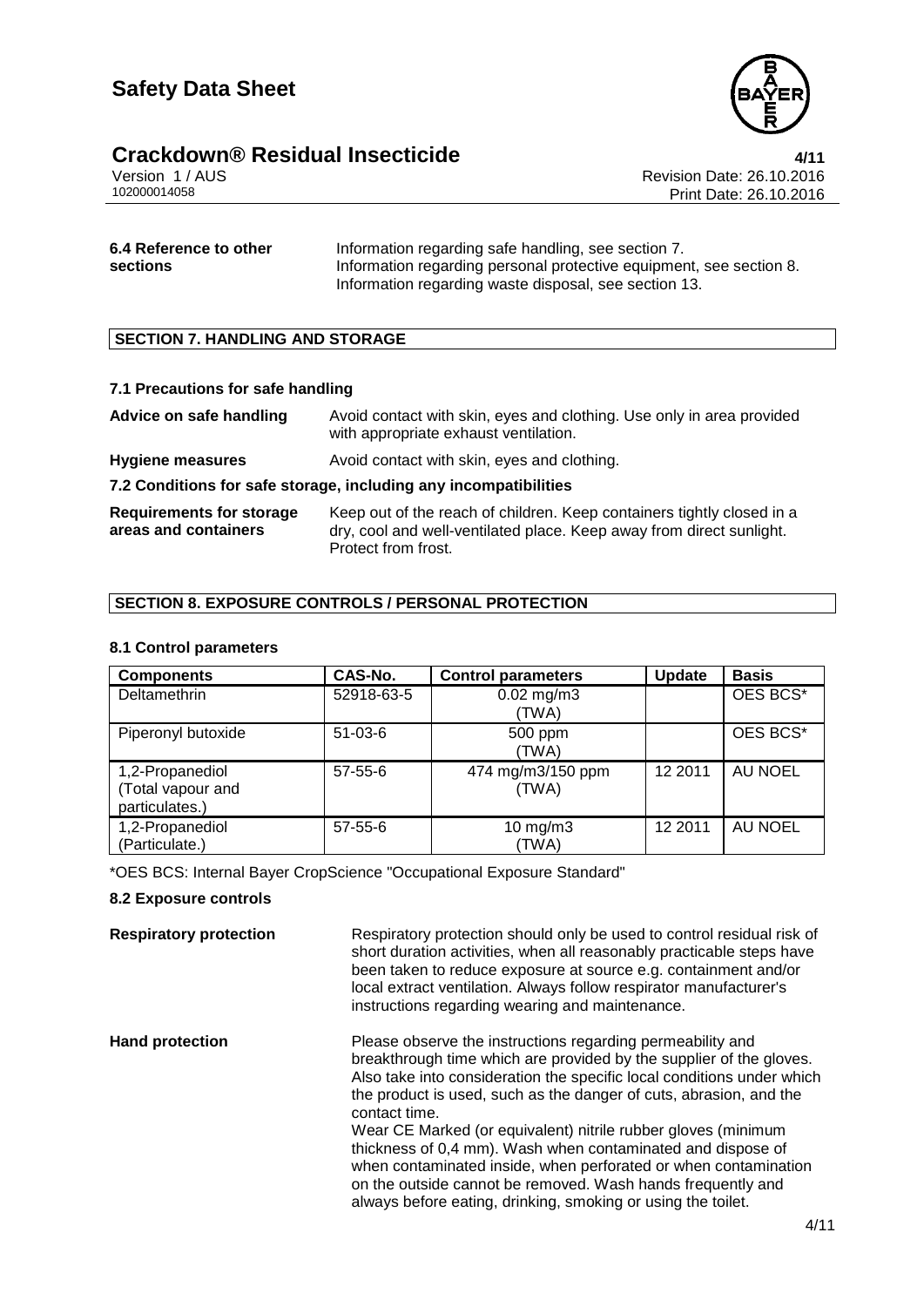## **Crackdown® Residual Insecticide**<br>Version 1/AUS<br>102000014058 Print Date: 26.10.2016



| Eye protection                     | Wear goggles (conforming to EN166, Field of Use = $5$ or equivalent).                                                                                                                                                                                                                                                                      |
|------------------------------------|--------------------------------------------------------------------------------------------------------------------------------------------------------------------------------------------------------------------------------------------------------------------------------------------------------------------------------------------|
| Skin and body protection           | Wear standard coveralls and Category 3 Type 5 suit.<br>Wear two layers of clothing wherever possible. Polyester/cotton or<br>cotton overalls should be worn under chemical protection suit and<br>should be professionally laundered frequently.<br>If there is a risk of significant exposure, consider a higher protective<br>type suit. |
| <b>General protective measures</b> | In normal use and handling conditions please refer to the label<br>and/or leaflet. In all other cases the following recommendations<br>would apply.                                                                                                                                                                                        |
| <b>Engineering Controls</b>        |                                                                                                                                                                                                                                                                                                                                            |
| Advice on safe handling            | Avoid contact with skin, eyes and clothing. Use only in area provided<br>with appropriate exhaust ventilation.                                                                                                                                                                                                                             |

#### **SECTION 9. PHYSICAL AND CHEMICAL PROPERTIES**

#### **9.1 Information on basic physical and chemical properties**

| <b>Form</b>                                       | suspension                                                       |
|---------------------------------------------------|------------------------------------------------------------------|
| <b>Colour</b>                                     | white                                                            |
| pH                                                | 3.0 - 7.0 at 100 % (23 °C)                                       |
| <b>Density</b>                                    | ca. 1.01 g/cm <sup>3</sup> at 20 °C                              |
| <b>Partition coefficient: n-</b><br>octanol/water | Deltamethrin: log Pow: 6.4 at 25 °C                              |
|                                                   | Tetramethrin: log Pow: 4.35<br>Piperonyl butoxide: log Pow: 4.75 |
| Viscosity, dynamic                                | 470 - 770 mPaxs at 20 °C Velocity gradient 12.7 /s               |

#### **SECTION 10. STABILITY AND REACTIVITY**

#### **10.1 Reactivity**

Not applicable

| <b>10.2 Chemical stability</b> | Stable under recommended storage conditions.                |
|--------------------------------|-------------------------------------------------------------|
| 10.3 Possibility of            | No hazardous reactions when stored and handled according to |
| hazardous reactions            | prescribed instructions.                                    |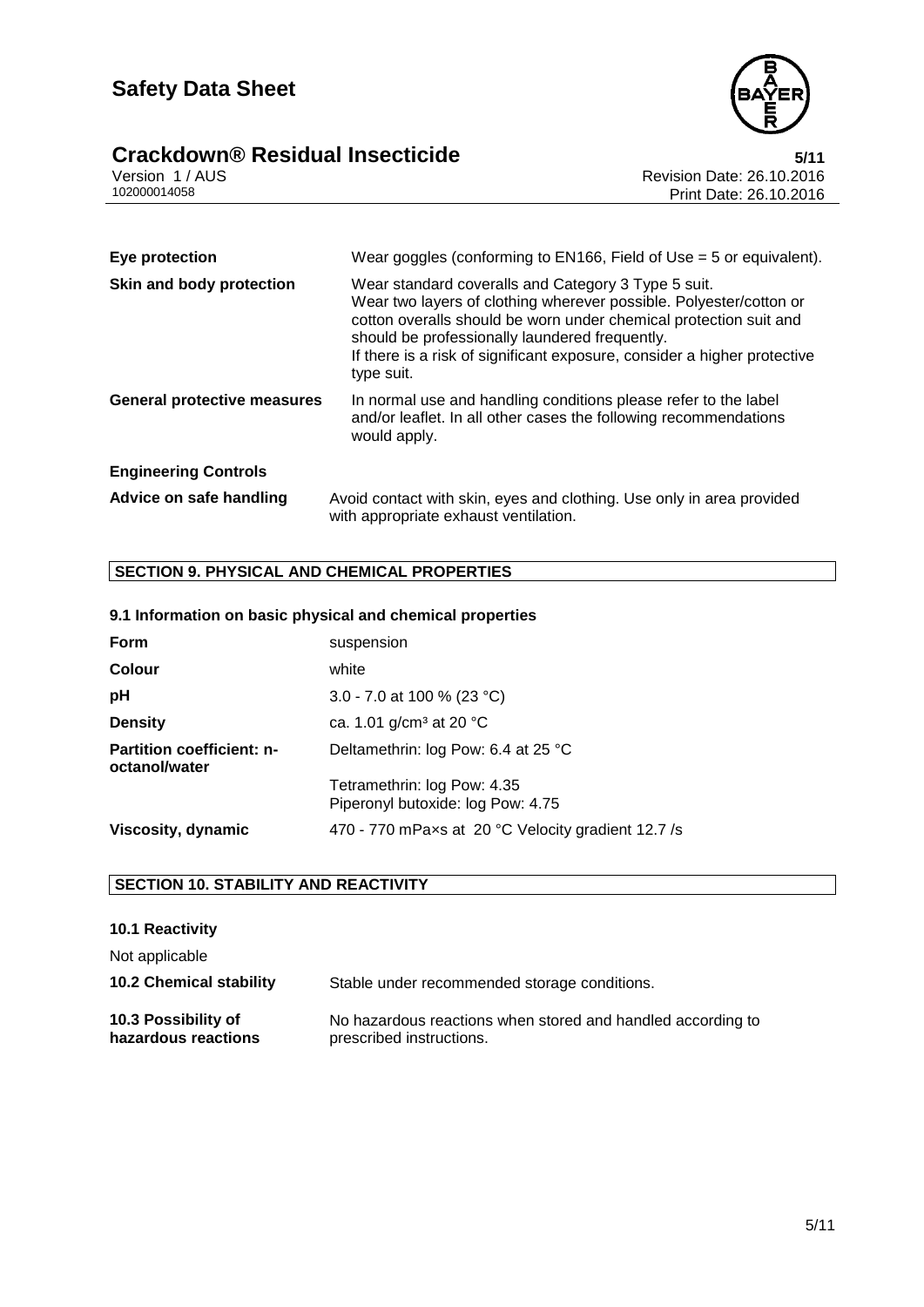### **Safety Data Sheet**



**Crackdown® Residual Insecticide**<br>Version 1/AUS<br>102000014058 Print Date: 26.10.2016 Revision Date: 26.10.2016 Print Date: 26.10.2016

| <b>10.4 Conditions to avoid</b>          | No data available                                                                                                                                            |
|------------------------------------------|--------------------------------------------------------------------------------------------------------------------------------------------------------------|
|                                          | <b>10.5 Incompatible materials</b> Oxidizing agents, Strong acids, Bases, Iron                                                                               |
| 10.6 Hazardous<br>decomposition products | Thermal decomposition can lead to release of:<br>Oxides of carbon<br>Nitrogen oxides (NOx)<br>Hydrogen chloride (HCI)<br>Hydrogen cyanide (hydrocyanic acid) |

#### **SECTION 11. TOXICOLOGICAL INFORMATION**

#### **11.1 Information on toxicological effects**

| <b>Acute oral toxicity</b>       | LD50 (Rat) $> 10,000$ mg/kg<br>Test conducted with a similar formulation.<br>LD50 (Rat) 4,570 mg/kg<br>The value mentioned relates to the active ingredient piperonyl butoxide.<br>LD50 (Rat) $> 5,000$ mg/kg<br>The value mentioned relates to the active ingredient D-tetramethrin.<br>LD50 (Rat) 87 mg/kg<br>The value mentioned relates to the active ingredient deltamethrin.               |
|----------------------------------|--------------------------------------------------------------------------------------------------------------------------------------------------------------------------------------------------------------------------------------------------------------------------------------------------------------------------------------------------------------------------------------------------|
| <b>Acute inhalation toxicity</b> | LC50 (Rat) 0.6 mg/l<br>Exposure time: 6 h<br>The value mentioned relates to the active ingredient deltamethrin.                                                                                                                                                                                                                                                                                  |
|                                  | LC50 (Rat) 5.9 mg/l<br>Exposure time: 4 h<br>The value mentioned relates to the active ingredient piperonyl butoxide.                                                                                                                                                                                                                                                                            |
|                                  | $LC50$ (Rat) > 1.18 mg/l<br>Exposure time: 4 h<br>The value mentioned relates to the active ingredient D-tetramethrin.                                                                                                                                                                                                                                                                           |
| <b>Acute dermal toxicity</b>     | LD50 (Rat) $> 10,000$ mg/kg<br>Test conducted with a similar formulation.<br>LD50 (Rat) $> 2,000$ mg/kg<br>The value mentioned relates to the active ingredient deltamethrin.<br>LD50 (Rat) $> 5,000$ mg/kg<br>The value mentioned relates to the active ingredient D-tetramethrin.<br>LD50 (Rabbit) $> 2,000$ mg/kg<br>The value mentioned relates to the active ingredient piperonyl butoxide. |
| <b>Skin irritation</b>           | No skin irritation (Rabbit)<br>The value mentioned relates to the active ingredient deltamethrin.<br>No skin irritation (Rabbit)<br>The value mentioned relates to the active ingredient D-tetramethrin.                                                                                                                                                                                         |
| Eye irritation                   | No eye irritation (Rabbit)<br>The value mentioned relates to the active ingredient deltamethrin.                                                                                                                                                                                                                                                                                                 |
| <b>Sensitisation</b>             | Non-sensitizing. (Guinea pig)<br>The value mentioned relates to the active ingredient deltamethrin.                                                                                                                                                                                                                                                                                              |
| <b>Assessment mutagenicity</b>   |                                                                                                                                                                                                                                                                                                                                                                                                  |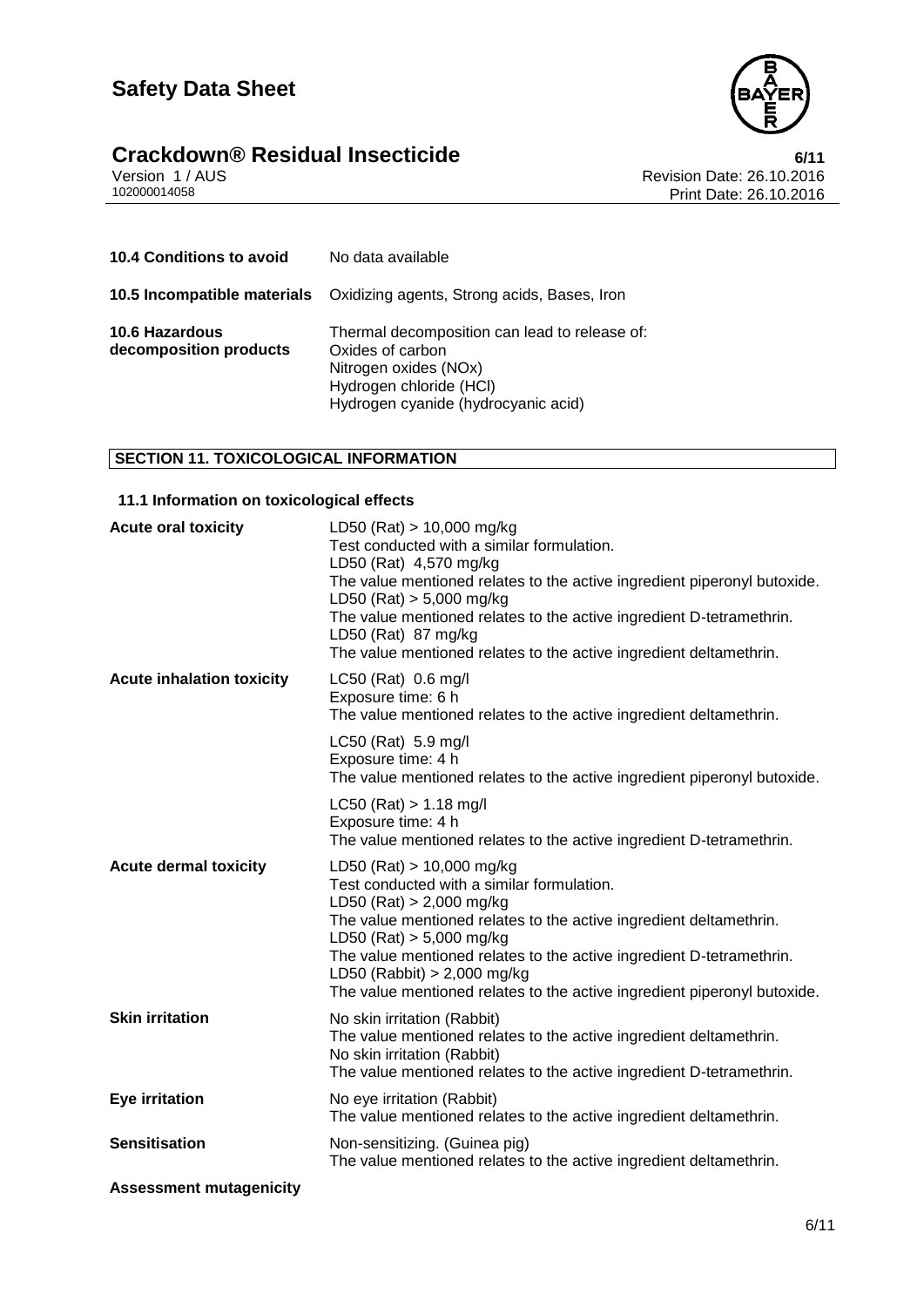

### **Crackdown® Residual Insecticide 7/11**

Version 1 / AUS<br>102000014058<br>Trint Date: 26.10.2016 Print Date: 26.10.2016

Deltamethrin was not mutagenic or genotoxic in a battery of in vitro and in vivo tests. Tetramethrin was not mutagenic or genotoxic in a battery of in vitro and in vivo tests. Piperonyl butoxide was not mutagenic or genotoxic in a battery of in vitro and in vivo tests.

#### **Assessment carcinogenicity**

Deltamethrin was not carcinogenic in lifetime feeding studies in rats and mice. Tetramethrin caused at high dose levels an increased incidence of tumours in mice in the following organ(s): Testes. The mechanism that triggers tumours in rodents and the type of tumours observed are not relevant to humans.

Piperonyl butoxide was not carcinogenic in lifetime feeding studies in rats and mice.

#### **Assessment toxicity to reproduction**

Deltamethrin did not cause reproductive toxicity in a two-generation study in rats. Tetramethrin did not cause reproductive toxicity in a two-generation study in rats. Piperonyl butoxide did not cause reproductive toxicity in a two-generation study in rats.

#### **Assessment developmental toxicity**

Deltamethrin caused developmental toxicity only at dose levels toxic to the dams. The developmental effects seen with Deltamethrin are related to maternal toxicity. Tetramethrin did not cause developmental toxicity in rats and rabbits. Piperonyl butoxide did not cause developmental toxicity in rats and rabbits.

#### **Assessment STOT Specific target organ toxicity – repeated exposure**

Deltamethrin caused neurobehavioral effects and/or neuropathological changes in animal studies. The toxic effects of Deltamethrin are related to transient hyperactivity typical for pyrethroid neurotoxicity. Tetramethrin did not cause specific target organ toxicity in experimental animal studies. Piperonyl butoxide did not cause specific target organ toxicity in experimental animal studies.

#### **Aspiration hazard**

Based on available data, the classification criteria are not met.

#### **Information on likely routes of exposure**

Avoid breathing spray mist., May cause irritation of the mucous membranes. Irritant, Can cause irritation to the skin resulting in effects such as burning and/or tingling sensation. May cause eye irritation. May be harmful if swallowed., May cause nausea, vomiting, abdominal pain.

#### **Early onset symptoms related to exposure** Refer to Section 4

**Delayed health effects from exposure**

Refer to Section 11

**Exposure levels and health effects** Refer to Section 4

**Interactive effects** Not known

**When specific chemical data is not available** Not applicable

**Mixture of chemicals** Refer to Section 2.1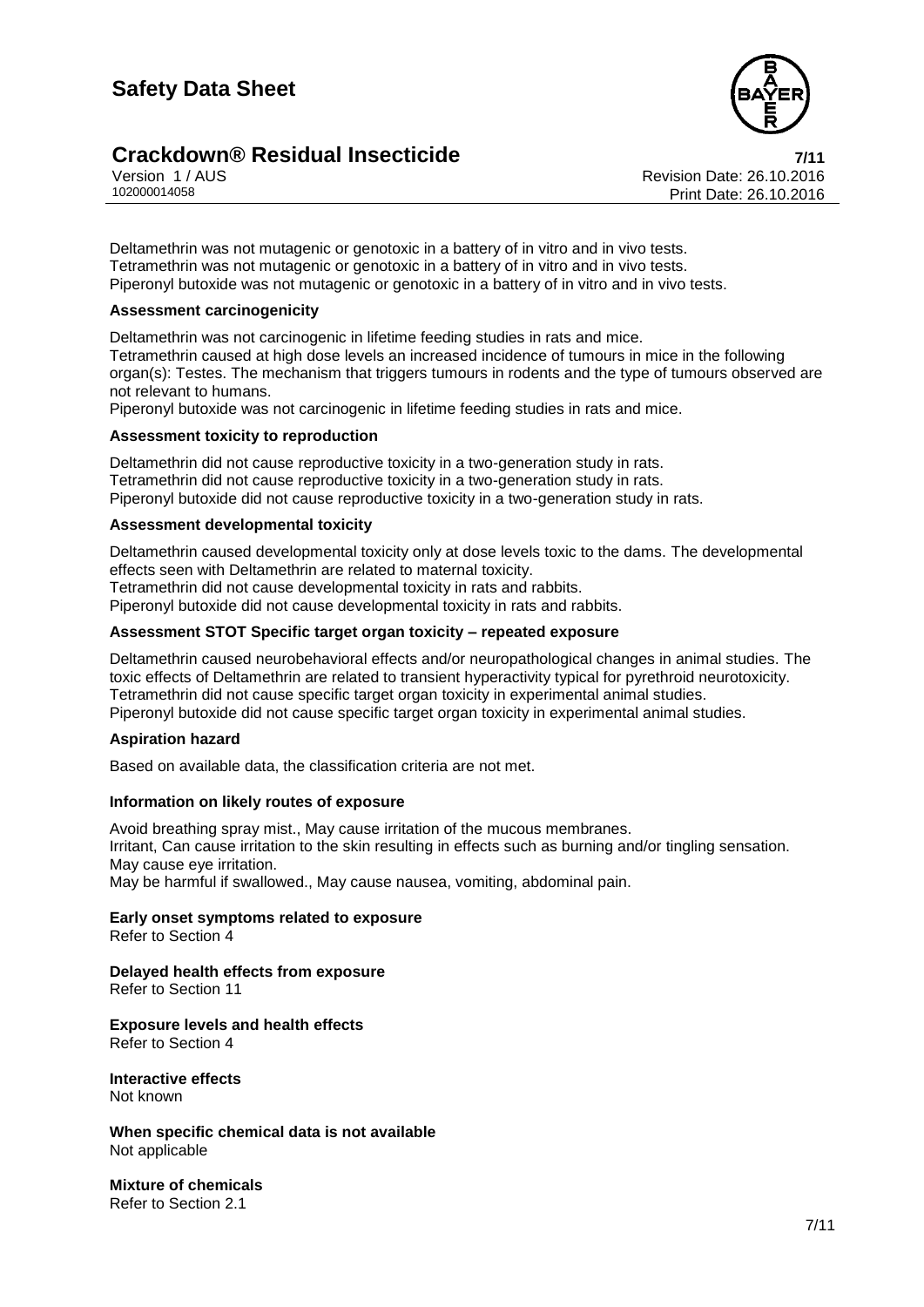

# 8/11<br> **Crackdown®** Residual Insecticide<br>
102000014058<br>
102000014058<br>
Print Date: 26.10.2016

Revision Date: 26.10.2016 Print Date: 26.10.2016

#### **Further information**

No further toxicological information is available.

#### **SECTION 12. ECOLOGICAL INFORMATION**

#### **12.1 Toxicity**

| <b>Toxicity to fish</b>                     | LC50 (Oncorhynchus mykiss (rainbow trout)) 0.00091 mg/l<br>Exposure time: 96 h<br>The value mentioned relates to the active ingredient deltamethrin.<br>LC50 (Oncorhynchus mykiss (rainbow trout)) 0.01 mg/l<br>The value mentioned relates to the active ingredient D-tetramethrin.<br>LC50 (Cyprinodon variegatus (sheepshead minnow)) 3.94 mg/l<br>Exposure time: 96 h<br>The value mentioned relates to the active ingredient piperonyl butoxide. |  |
|---------------------------------------------|-------------------------------------------------------------------------------------------------------------------------------------------------------------------------------------------------------------------------------------------------------------------------------------------------------------------------------------------------------------------------------------------------------------------------------------------------------|--|
| <b>Toxicity to aquatic</b><br>invertebrates | EC50 (Daphnia magna (Water flea)) 0.00056 mg/l<br>Exposure time: 48 h<br>The value mentioned relates to the active ingredient deltamethrin.<br>EC50 (Daphnia magna (Water flea)) 0.51 mg/l<br>Exposure time: 48 h<br>The value mentioned relates to the active ingredient piperonyl butoxide.                                                                                                                                                         |  |
| <b>Toxicity to aquatic plants</b>           | $EC50$ (Algae) > 9.1 mg/l<br>Exposure time: 96 h<br>The value mentioned relates to the active ingredient deltamethrin.<br>IC50 (Raphidocelis subcapitata (freshwater green alga)) 2.09 mg/l<br>Exposure time: 72 h<br>The value mentioned relates to the active ingredient piperonyl butoxide.                                                                                                                                                        |  |
| 12.2 Persistence and degradability          |                                                                                                                                                                                                                                                                                                                                                                                                                                                       |  |
| <b>Biodegradability</b>                     | Deltamethrin:<br>Not rapidly biodegradable<br>Tetramethrin:<br>Not rapidly biodegradable<br>Piperonyl butoxide:<br>Not rapidly biodegradable                                                                                                                                                                                                                                                                                                          |  |
| Koc                                         | Deltamethrin: Koc: 10240000<br>Tetramethrin: Koc: 8900<br>Piperonyl butoxide: Koc: 399 - 830                                                                                                                                                                                                                                                                                                                                                          |  |
| 12.3 Bioaccumulative potential              |                                                                                                                                                                                                                                                                                                                                                                                                                                                       |  |
| <b>Bioaccumulation</b>                      | Deltamethrin: Bioconcentration factor (BCF) 1,400<br>Does not bioaccumulate.<br>Tetramethrin:<br>Potential bioaccumulation<br>Piperonyl butoxide:<br>Potential bioaccumulation                                                                                                                                                                                                                                                                        |  |

#### **12.4 Mobility in soil**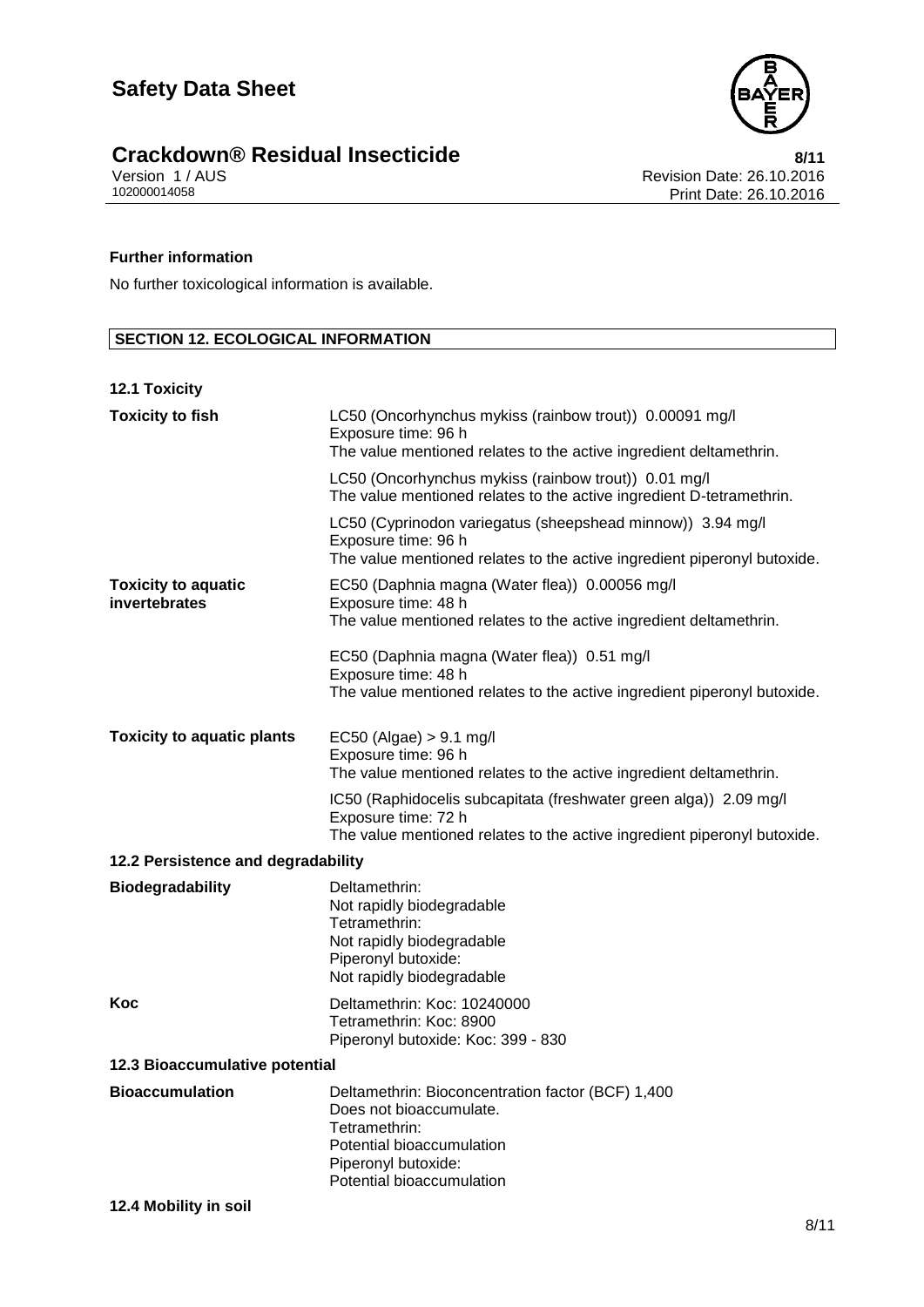





Version 1 / AUS<br>102000014058<br>Print Date: 26.10.2016 Print Date: 26.10.2016

**Mobility in soil** Deltamethrin: Immobile in soil Tetramethrin: Immobile in soil Piperonyl butoxide: Moderately mobile in soils

#### **12.5 Other adverse effects**

#### **SECTION 13. DISPOSAL CONSIDERATIONS**

Metal drums and plastic containers:

Triple or preferably pressure rinse containers before disposal. Add rinsings to spray tank. Do not dispose of undiluted chemicals on site. If recycling, replace cap and return clean containers to recycler or designated collection point. If not recycling, break, crush or puncture and bury empty containers in a local authority landfill. If no landfill is available, bury the containers below 500 mm in a disposal pit specifically marked and set up for this purpose clear of waterways, desirable vegetation and tree roots. Empty containers and product should not be burnt.

#### **SECTION 14. TRANSPORT INFORMATION**

#### **ADG**

**IMDG**

| UN number                  | 3082                                         |
|----------------------------|----------------------------------------------|
| Transport hazard class(es) | 9                                            |
| <b>Subsidiary Risk</b>     | None                                         |
| Packaging group            | Ш                                            |
| Description of the goods   | ENVIRONMENTALLY HAZARDOUS SUBSTANCE, LIQUID, |
|                            | N.O.S.                                       |
|                            | (DELTAMETHRIN SOLUTION)                      |
| Hazchem Code               | $\cdot$ 3Z                                   |

According to AU01, Environmentally Hazardous Substances in packagings, IBC or any other receptacle not exceeding 500 kg or 500 L are not subject to the ADG Code.

|             | UN number<br>Transport hazard class(es)<br><b>Subsidiary Risk</b><br>Packaging group<br>Marine pollutant<br>Description of the goods         | 3082<br>9<br>None<br>Ш<br><b>YES</b><br>ENVIRONMENTALLY HAZARDOUS SUBSTANCE, LIQUID,<br>N.O.S.<br>(DELTAMETHRIN SOLUTION) |
|-------------|----------------------------------------------------------------------------------------------------------------------------------------------|---------------------------------------------------------------------------------------------------------------------------|
| <b>IATA</b> | UN number<br>Transport hazard class(es)<br><b>Subsidiary Risk</b><br>Packaging group<br>Environm, Hazardous Mark<br>Description of the goods | 3082<br>9<br>None<br>Ш<br>YES<br>ENVIRONMENTALLY HAZARDOUS SUBSTANCE, LIQUID,<br>N.O.S.<br>(DELTAMETHRIN SOLUTION)        |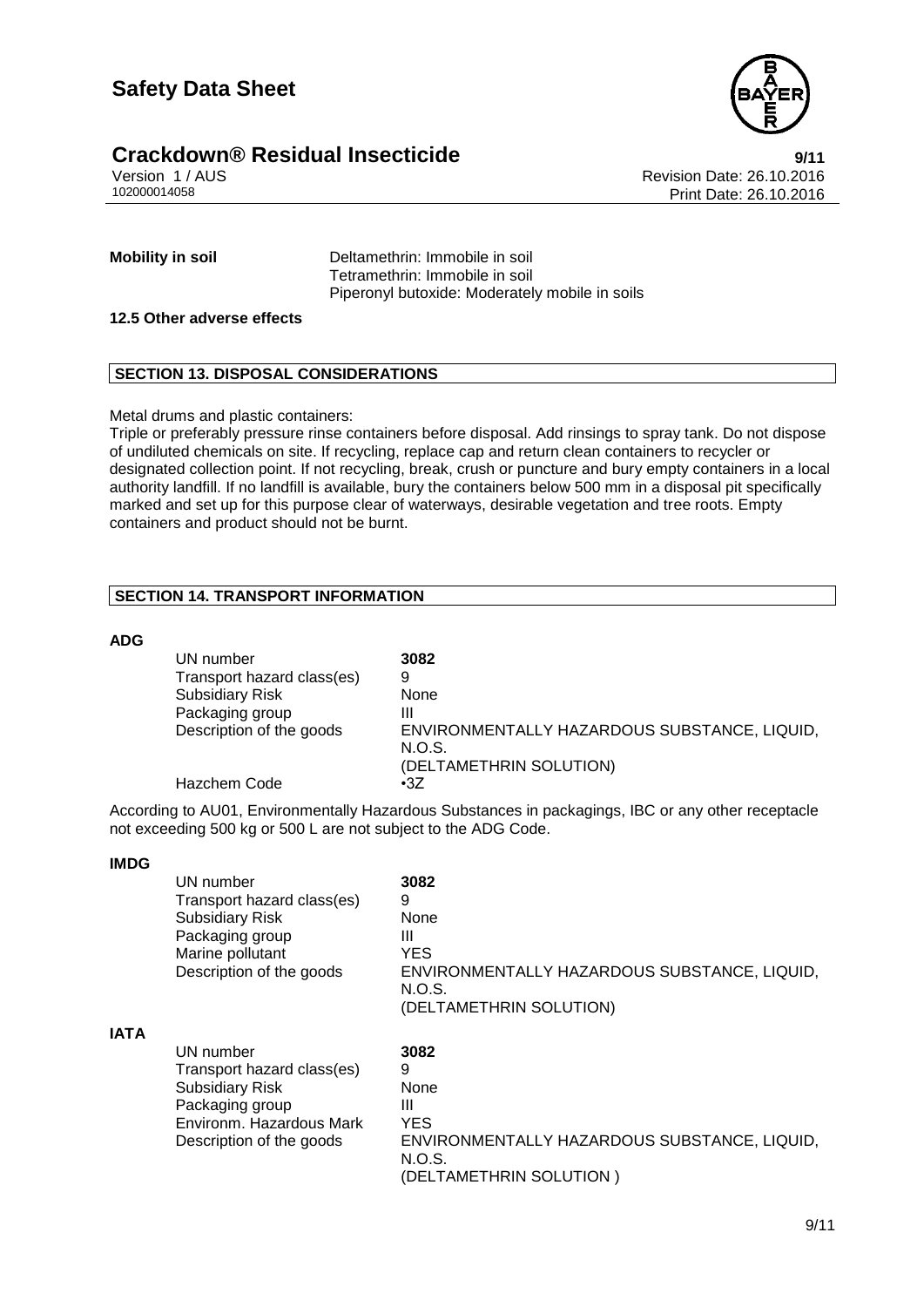

#### **Crackdown®** Residual Insecticide **10/11**

Version 1 / AUS<br>102000014058<br>Print Date: 26.10.2016 Print Date: 26.10.2016

#### **SECTION 15. REGULATORY INFORMATION**

Registered according to the Agricultural and Veterinary Chemicals Code Act 1994

Australian Pesticides and Veterinary Medicines Authority approval number: 45907

#### **SUSMP classification (Poison Schedule)**

Schedule 5 (Standard for the Uniform Scheduling of Medicines and Poisons)

#### **SECTION 16. OTHER INFORMATION**

**Trademark information** Crackdown® is a registered trademark of the Bayer Group.

This SDS summarises our best knowledge of the health and safety hazard information of the product and how to safely handle and use the product in the workplace. Each user should read this SDS and consider the information in the context of how the product will be handled and used in the workplace including in conjunction with other products.

If clarification or further information is needed to ensure that an appropriate risk assessment can be made, the user should contact this company.

Our responsibility for products sold is subject to our standard terms and conditions, a copy of which is sent to our customers and is also available on request.

#### **Abbreviations and acronyms**

| <b>ADN</b>      | European Agreement concerning the International Carriage of Dangerous Goods by<br><b>Inland Waterways</b> |
|-----------------|-----------------------------------------------------------------------------------------------------------|
| ADR.            | European Agreement concerning the International Carriage of Dangerous Goods by<br>Road                    |
| ATE.            | Acute toxicity estimate                                                                                   |
| AU OEL          | Australia. OELs. (Adopted National Exposure Standards for Atmospheric                                     |
|                 | Contaminants in the Occupational Environment)                                                             |
| CAS-Nr.         | <b>Chemical Abstracts Service number</b>                                                                  |
| <b>CEILING</b>  | <b>Ceiling Limit Value</b>                                                                                |
| Conc.           | Concentration                                                                                             |
| EC-No.          | European community number                                                                                 |
| <b>ECx</b>      | Effective concentration to x %                                                                            |
| <b>EINECS</b>   | European inventory of existing commercial substances                                                      |
| <b>ELINCS</b>   | European list of notified chemical substances                                                             |
| EN              | European Standard                                                                                         |
| EU              | European Union                                                                                            |
| IATA            | <b>International Air Transport Association</b>                                                            |
| IBC.            | International Code for the Construction and Equipment of Ships Carrying Dangerous                         |
|                 | Chemicals in Bulk (IBC Code)                                                                              |
| ICx             | Inhibition concentration to x %                                                                           |
| <b>IMDG</b>     | <b>International Maritime Dangerous Goods</b>                                                             |
| LC <sub>x</sub> | Lethal concentration to x %                                                                               |
| LD <sub>x</sub> | Lethal dose to $\times$ %                                                                                 |
| LOEC/LOEL       | Lowest observed effect concentration/level                                                                |
| <b>MARPOL</b>   | MARPOL: International Convention for the prevention of marine pollution from ships                        |